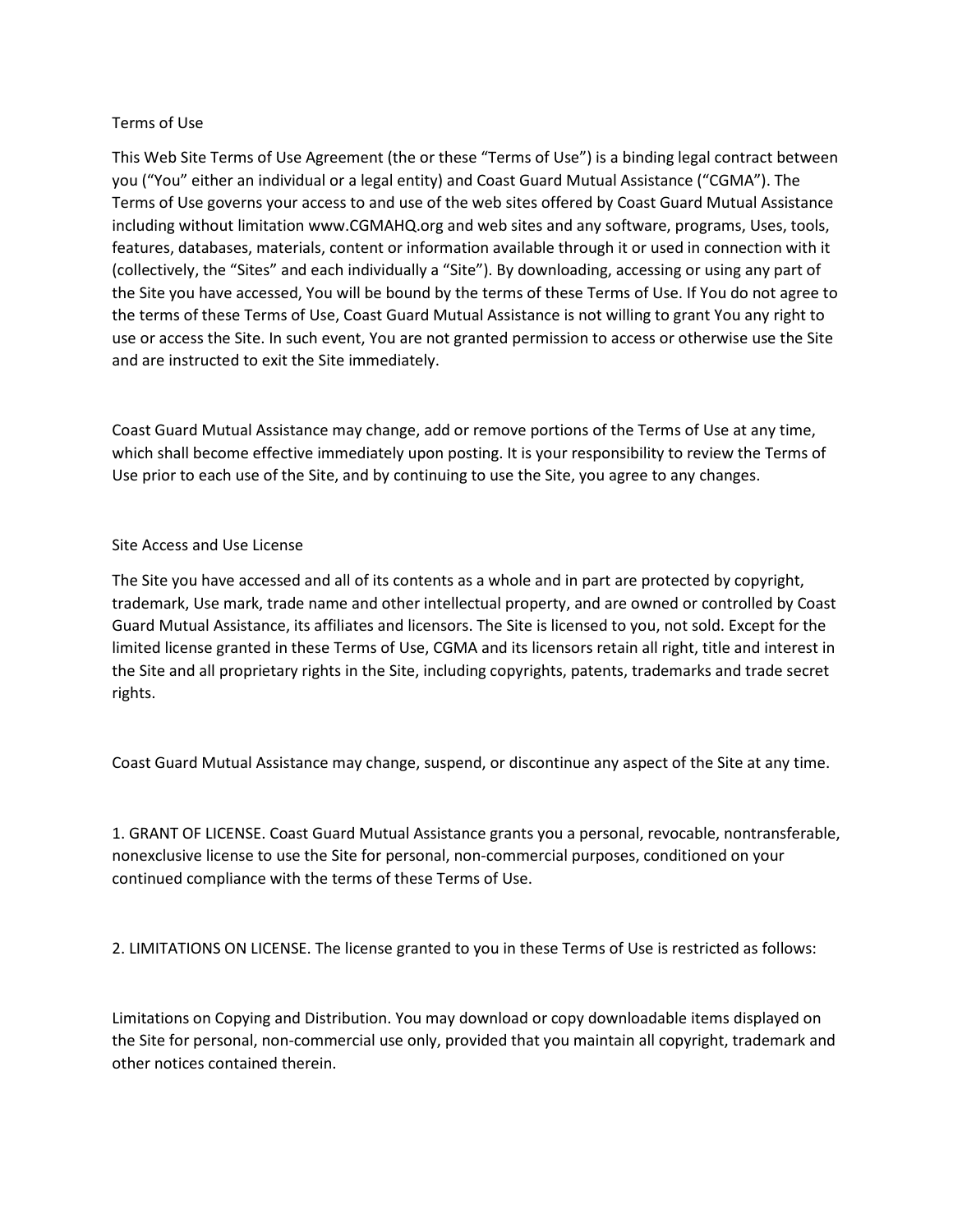Limitations on Use. You may use and access the Site solely for your personal, non-commercial use. All use of the Site must be in accordance with the Terms of Use. You may not use, copy, store, reproduce, transmit, distribute, display, modify, alter, license, sublicense, or commercially exploit the Site or any contents, information, data or materials provided through the Site in any manner not expressly permitted by the Terms of Use or the Site. You may not assign, sublicense, rent, timeshare, loan, lease or otherwise transfer the Site, or directly or indirectly permit any third party to use or copy the Site. You may not: (i) use any "deep link", "page scrape", "robot", "spider", or other automatic device, program, script, algorithm or methodology, or any similar or equivalent manual process, to access, acquire, copy, or monitor any portion of the Site or in any way reproduce or circumvent the navigational structure or presentation of the Site to obtain or attempt to obtain any materials, documents, or information through any means not purposefully made available through the Site; (ii) attempt to gain unauthorized access to any portion or feature of the Site, including without limitation, the account of any other authorized user or any other systems or networks connected to the Site or to any server used by Coast Guard Mutual Assistance or to any of the Uses offered on or through the Site, by hacking, password "mining" or any other illegitimate or prohibited means; (iii) probe, scan, or test the vulnerability of the Site or any network connected to the Site, or breach the security or authentication measures on the Site or any network connected to the Site; (iv) reverse look-up, trace, or seek to trace any information on any other authorized user of or visitor to the Site; (v) take any action that imposes an unreasonable or disproportionately large load on the infrastructure of the Site or systems or networks of CGMA or networks connected to the Site, (vi) use any device, software, or routine to interfere with the proper working of the Site or any transaction conducted on the Site, or with any other person's use of the Site; (viii) use the Site to harvest or collect e-mail addresses or other contact information; (ix) market, cobrand, private label, separately distribute, resell or otherwise permit third parties to access and use the Site without the express, separate and prior written permission of CGMA; (x) create an intact reproduction of a page or pages of the Site into another website; or (xi) use the Site in an unlawful manner or in a manner that could damage, disparage, or otherwise negatively impact CGMA.

Non-Solicitation. You may not post or transmit through the Site any material which contains advertising or any solicitation with respect to products or Uses.

Limitations on Reverse Engineering and Modification. You may not reverse engineer, decompile, disassemble, modify or create works derivative of the Site or any materials accessed through the Site,

Proprietary Notices. You may not remove any proprietary notices (e.g., copyright and trademark notices) or labels from the Site or on any materials accessed through the Site.

Compliance with Applicable Law. You are solely responsible for ensuring your use of the Site is in compliance with all applicable foreign, federal, state and local laws, and rules and regulations.

3. USER OBLIGATIONS. By downloading, accessing, or using the Site in order to view information and materials or submit Material (as defined below) of any kind, you represent that You: (i) are at least 18, or between the ages of 13 and 17 and using the Site with parental or legal guardian consent and supervision; (ii) are registered to the extent required, and have not been previously restricted, suspended or terminated by CGMA; and (iii) are not using another authorized user's account without his/her permission.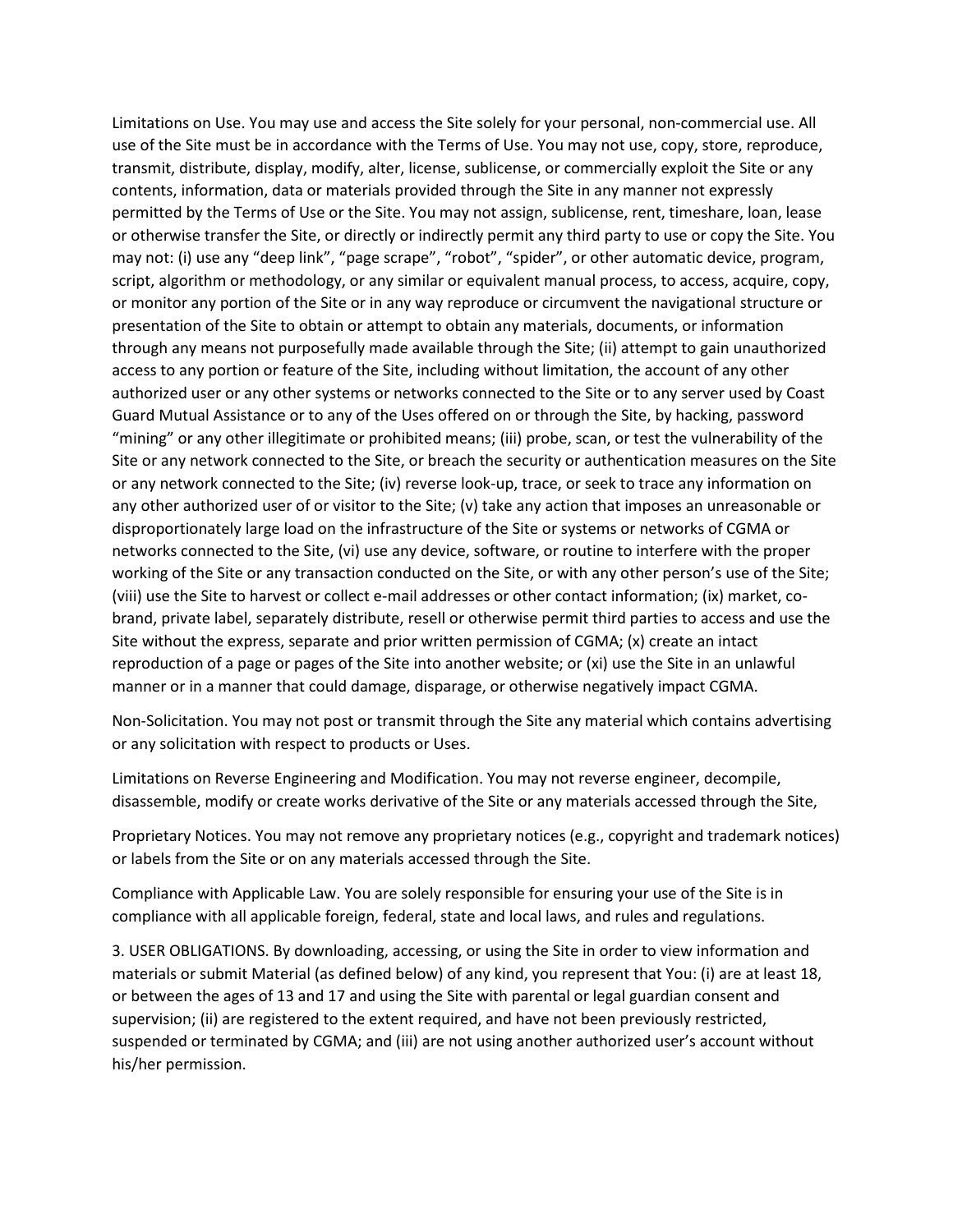4. YOUR SUBMISSION OF CONTENT. The Site may contain comment areas, questionnaires, tools, and other interactive features where You can share and display content, information, postings, materials, including without limitation, statements, photographs, video and other images (collectively "Material"). You are solely responsible for any Material you provide. By submitting Material to the Site, you warrant that you have all necessary rights to grant, and automatically grant to Coast Guard Mutual Assistance and its affiliates, a royalty-free, worldwide, perpetual, irrevocable, non-exclusive and fully sublicensable right (including any moral rights) and license to use, license, reproduce, modify, adapt, publish, publicly display, publicly perform, translate, and distribute such Material (in whole or in part) and/or to incorporate it in other works in any form, media or technology now known or developed in the future. You also permit any other users of the Site to access, view, store or reproduce your Material and content for that user's personal, non-commercial use. Coast Guard Mutual Assistance will not be required to treat any Material as confidential, and You further grant to CGMA the right to edit, copy, display, publish and distribute any Material made available via the Site by You, without compensation to You or any other party submitting the Material for You. Notwithstanding the right and license, by merely permitting your Material to appear on the Site, CGMA is not a publisher of such Material, and is merely functioning as an intermediary to enable you to provide and display Materials. Moreover, and except as provided in the Terms of Use with respect to the right and ability of CGMA to delete or remove Material, CGMA does not endorse, oppose, or edit any opinion provided by You or any other user and does not make any representation with respect to, nor does it endorse the accuracy, completeness, timeliness, or reliability of any Material displayed, uploaded, linked-to or distributed by You or any other user. You agree that by using the Site, you will not post or transmit any of the following:

Anything that interferes with or disrupts the Site or its operation;

Materials that are vulgar, obscene, indecent, profane, or otherwise objectionable or offensive, defamatory, libelous, unlawful, threatening, abusive, harassing;

Unauthorized copyrighted materials, or any other material that infringes on the intellectual property rights, rights of publicity or personality, trade secrets, confidentiality, or privacy of others;

Materials that encourage criminal conduct or that would give rise to civil liability or otherwise violate any law or regulation in any jurisdiction;

Materials that harm minors;

Materials that impersonate any other person or entity, whether actual or fictitious, or that misrepresent your affiliation with any entity;

Files that contain malicious code, viruses, corrupted files, or any other similar software or programs that may damage the operation of another's computer, network, or the Site.

5. OTHER TERMS AND CONDITIONS. Additional notices, terms, and conditions may apply to receipt of Uses, participation in a particular program, training, authorized user registration to other specific portions or features of the Site, all of which are made a part of this Terms of Use by this reference. If there is a conflict between this Terms of Use and the terms posted for or applicable to a specific portion of this Site, the latter terms shall control with respect to your use of that portion of the Site.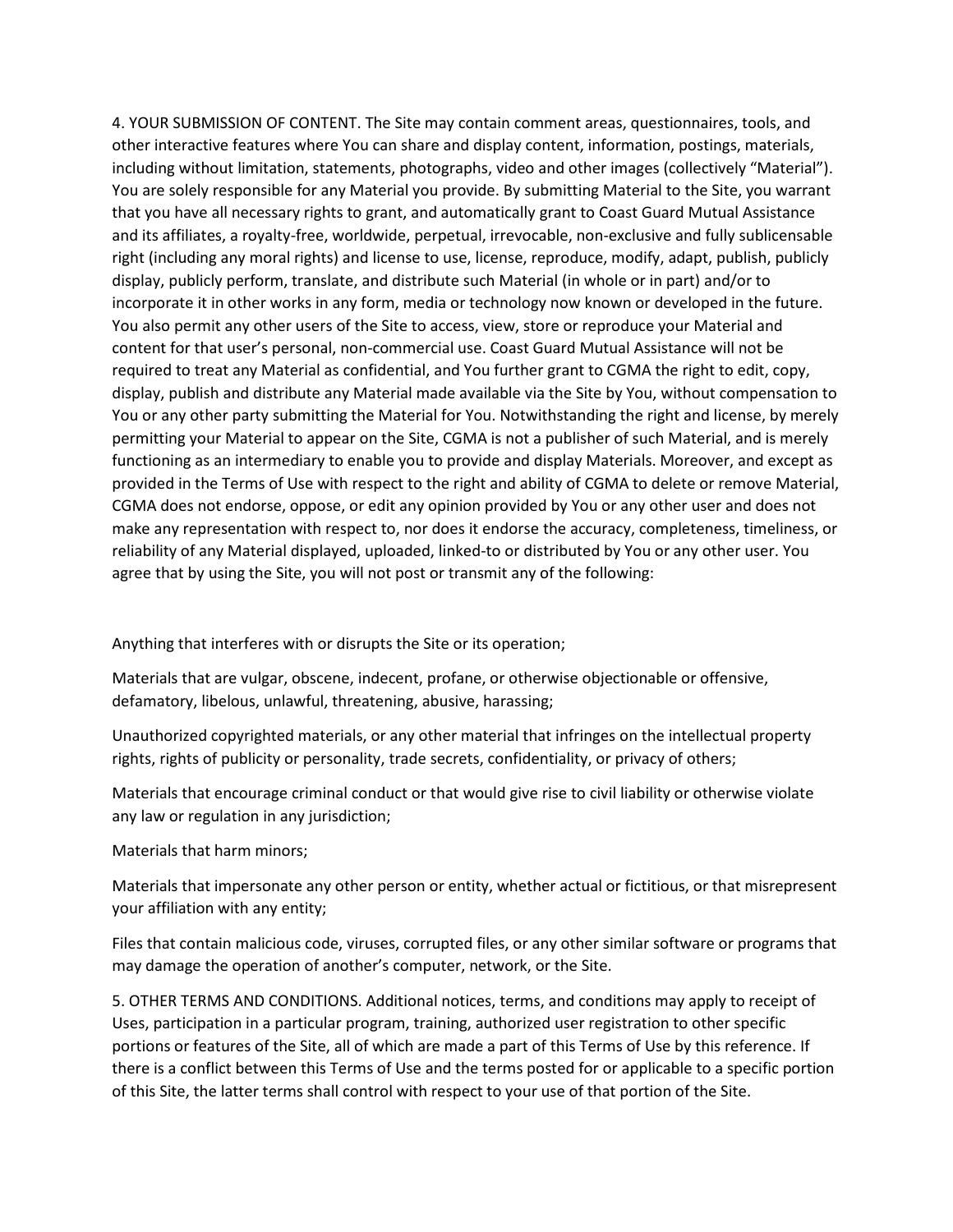6. LINKS TO OTHER SITES. Coast Guard Mutual Assistance may provide links, in its sole discretion, to other sites on the World Wide Web. CGMA is not responsible for the availability of these outside resources or their contents. CGMA expressly disclaims any responsibility for the content, materials, accuracy of information and/or the quality of the products or Uses provided by, available through, or advertised on these third-party sites, or the products or Uses provided by any third party.

7. LINKS TO THIS SITE. You may link to this Site provided that You do so in a way that indicates that the link is to the www.CGMAHQ.org website and is fair and not misleading. You may not integrate or make use of all or part of this Site in ways that would confuse or mislead visitors as to the nature and origin of this Site's content.

8. PASSWORDS; SECURITY. Registration by You as an authorized user for access to certain areas of the Site may require both a user name and a password ("Authorized User Credentials"). You may also have to provide certain registration information, all of which must be accurate and updated. You are not allowed to share or give your Authorized User Credentials to anyone else. You are responsible for maintaining the confidentiality of your password. You agree not to use another person's Authorized User Credentials or select Authorized User Credentials: (i) with the intent to impersonate another person; (ii) subject to the rights of another person without authorization; (iii) in violation of the intellectual property rights of another person; or (iv) that CGMA, in its sole discretion, deems inappropriate or offensive or discriminates on the basis of race, color, sex, language, religion, political or other opinion, national or social origin, property, birth or other status. You acknowledge and agree that you shall have no ownership or other property interest in your account and/or user name, and you further acknowledge and agree that all rights in and to your user name and account are and shall forever be owned by and inure to the benefit of CGMA. Failure to comply with the foregoing shall constitute a breach of the Terms of Use, which may result in immediate suspension or termination of your Authorized User Credentials. Coast Guard Mutual Assistance will not be liable for any loss or damage arising from your failure to comply with these obligations. CGMA reserves the right to delete or change Authorized User Credentials (with notice) at any time and for any reason.

9. TERMINATION. The Terms of Use and your license to use the Site will take effect the moment you install, access, or use the Site and will be in effect until terminated as set forth below. This license will automatically terminate in the event you breach any of its terms. Termination will be effective without notice. You may terminate the Terms of Use at any time by ceasing to use the Site. All applicable provisions of the Terms of Use as identified below will survive termination. Upon termination, you must destroy all copies of any aspect of the Site in your possession. The following will survive termination of these Terms of Use for any reason: (i) the General section below; (ii) the provisions concerning rights in your Materials that You have granted to CGMA; (iv) CGMA's proprietary rights, indemnity, disclaimers of warranty, limitation of liability, and governing law.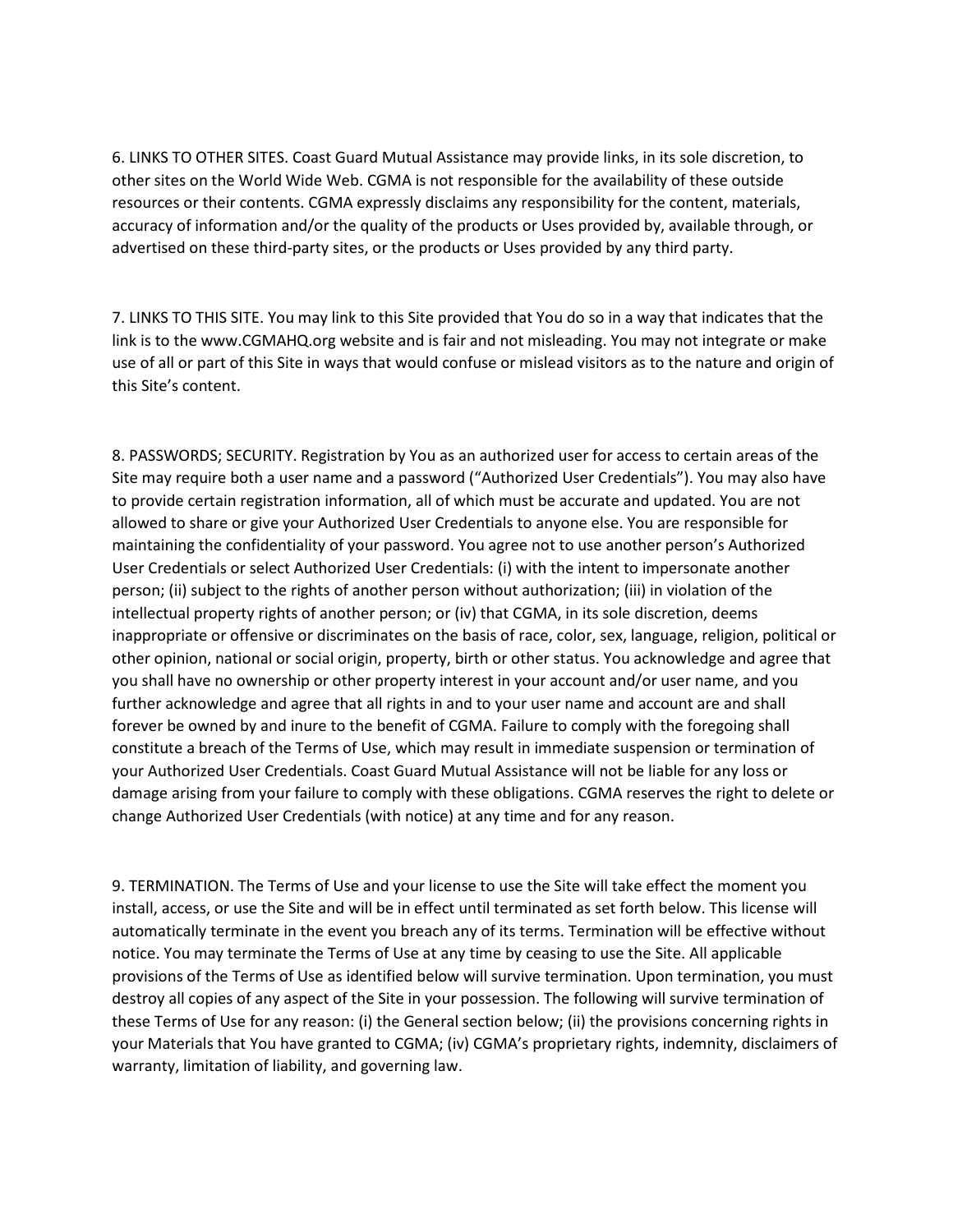10. WARRANTY DISCLAIMER. YOU EXPRESSLY AGREE THAT USE OF THE SITE IS AT YOUR SOLE RISK AND YOU ASSUME ALL RISK. THE SITE IS PROVIDED ON AN "AS AVAILABLE," "AS IS" BASIS. TO THE MAXIMUM EXTENT PERMITTED BY LAW, CGMA AND ITS LICENSORS DISCLAIM ALL WARRANTIES WITH RESPECT TO THE SITE, INCLUDING, BUT NOT LIMITED TO, THE IMPLIED WARRANTIES OF NON-INFRINGEMENT, TITLE, MERCHANTABILITY, QUIET ENJOYMENT, QUALITY OF INFORMATION, AND FITNESS FOR A PARTICULAR PURPOSE. COAST GUARD MUTUAL ASSISTANCE DOES NOT WARRANT THAT THE SITE WILL MEET YOUR REQUIREMENTS, OR THAT THE OPERATION OF THE SITE WILL BE UNINTERRUPTED OR ERROR-FREE, OR THAT DEFECTS IN THE SITE WILL BE CORRECTED. YOU SPECIFICALLY ACKNOWLEDGE THAT CGMA IS NOT LIABLE FOR THE DEFAMATORY, OFFENSIVE OR ILLEGAL CONDUCT OF OTHER USERS OR THIRD-PARTIES AND THAT THE RISK OF INJURY FROM THE FOREGOING RESTS ENTIRELY WITH YOU.

11. LIMITATION OF LIABILITY. TO THE MAXIMUM EXTENT PERMITTED BY LAW, IN NO EVENT WILL COAST GUARD MUTUAL ASSISTANCE OR ITS SUPPLIERS/LICENSORS BE LIABLE TO YOU OR ANY THIRD PARTY FOR ANY DIRECT, SPECIAL, INCIDENTAL, CONSEQUENTIAL, PUNITIVE, OR INDIRECT DAMAGES (WHETHER IN CONTRACT, TORT (INCLUDING NEGLIGENCE), OR OTHERWISE), WHICH INCLUDE, WITHOUT LIMITATION, DAMAGES FOR PERSONAL INJURY, LOST PROFITS, LOST DATA AND BUSINESS INTERRUPTION, ARISING OUT OF THE USE OF, OR INABILITY TO USE, THE SITE, EVEN IF CGMA HAS BEEN ADVISED OF THE POSSIBILITY OF SUCH DAMAGES. IN ANY CASE, THE ENTIRE LIABILITY OF CGMA AND ITS SUPPLIERS/LICENSORS UNDER THESE TERMS OF USE FOR ALL DAMAGES, LOSSES, AND CAUSES OF ACTION (WHETHER IN CONTRACT, TORT (INCLUDING NEGLIGENCE), OR OTHERWISE) IS LIMITED TO THE AMOUNT PAID BY YOU, IF ANY, FOR ACCESS TO THE SITE.

Some states do not allow the exclusion of incidental or consequential damages, or the limitation on how long an implied warranty lasts, so some of the above may not apply to you.

12. OTHER DISCLAIMERS.

The Site and the information contained herein is provided for informational and educational purposes only, and could include technical inaccuracies or typographical errors.

Information on the Site is provided with the understanding that Coast Guard Mutual Assistance is not rendering professional advice or recommendations. You should not rely on any information on these pages to replace consultations with qualified professionals to meet your individual needs.

This publication is distributed internationally.

13. DIGITAL MILLENNIUM COPYRIGHT ACT ("DMCA") NOTICE. CGMA is committed to complying with copyright and related laws, and requires all users of the Site to comply with these laws. Accordingly, you may not store any material or content or use or disseminate any material or content though the Site in any manner that constitutes an infringement of third party intellectual property rights, including rights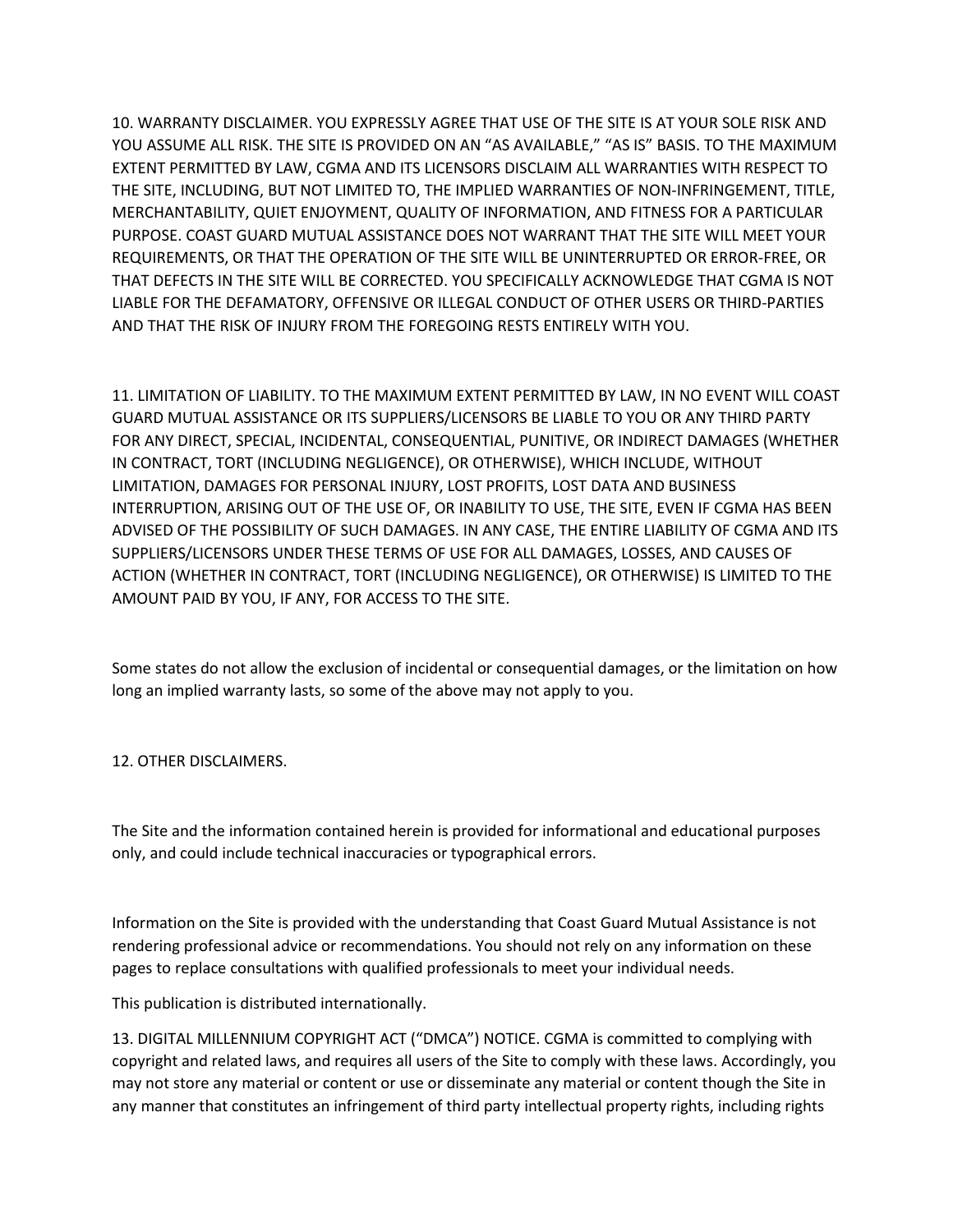granted by copyright law. Owners of copyrighted works who believe that their rights under copyright law have been infringed may take advantage of certain provisions of the Digital Millennium Copyright Act of 1998 (the "DMCA") to report alleged infringements. You may not post, modify, distribute, or reproduce in any way any copyrighted material, trademarks, or other proprietary information belonging to others without obtaining the prior written consent of the owner of such proprietary rights. It is the policy of CGMA to terminate use privileges of any user who repeatedly infringes the copyright rights of others upon receipt of proper notification to CGMA by the copyright owner or the copyright owner's legal agent.

If you feel that a posted message is objectionable or infringing, we encourage you to contact us immediately. Upon our receipt of a proper written notice of claimed infringement under the DMCA, we will respond expeditiously to remove, or disable access to, the material claimed to be infringing and will follow all other relevant procedures specified in the DMCA with regard to the claimed infringement. The designated agent of CGMA (i.e., the proper party) to whom you should address such notice is listed below.

If you believe that your work has been copied and posted using the Site in a way that constitutes copyright infringement, please provide our designated agent with a written communication containing the following information:

An electronic or physical signature of the person authorized to act on behalf of the owner of the exclusive right in the copyright that is allegedly infringed;

A description of the copyrighted work that you claim has been infringed;

A description of where the material that you claim is infringing is located to permit us to locate the material;

Your address, telephone number, and email address;

A statement by you that you have a good faith belief that the disputed use is not authorized by the copyright owner, its agent, or the law; and

A statement by you, made under penalty of perjury, that the information contained in your report is accurate and that you are the owner of the exclusive right in the copyright that is allegedly infringed or authorized to act on the owner's behalf.

Our designated agent for notice of claims of copyright infringement can be reached as follows:

By E-Mail:

Contacting us: CGMA@cgmahq.org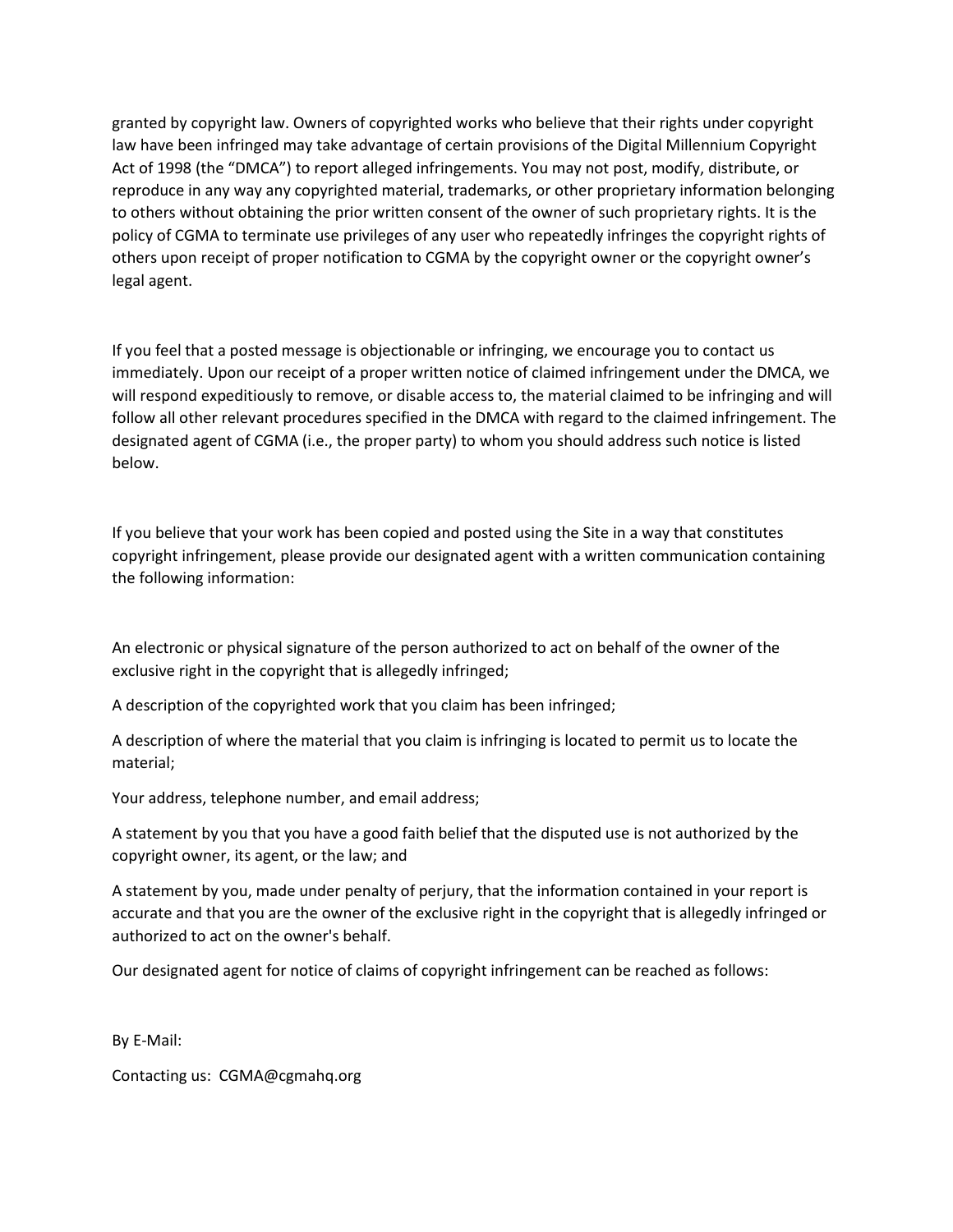By Mail: Headquarters, Coast Guard Mutual Assistance 1005 N. Glebe Road, Suite 220 Arlington, VA 22201

14. MONITORING. Coast Guard Mutual Assistance has the right, but not the obligation, to monitor the content of the Site (including any social or chat forum or tools, Uses or functions that enable the sharing, display or performance of any Material), to determine compliance with these Terms of Use and any operating rules established by CGMA and to satisfy any law, regulation or authorized government request. CGMA has the right and sole discretion to edit, refuse to post or remove any Material submitted to or posted on or within the Site, including, without limitation, the right to remove any Material that CGMA, in its sole discretion, finds to be in violation of the provisions hereof or otherwise objectionable.

15. INDEMNIFICATION. You agree to indemnify, defend and hold Coast Guard Mutual Assistance and its affiliates and its and their respective governors, directors, officers, employees and agents harmless from and against any and all claims, actions, demands, damages, costs, liabilities, losses and expenses (including reasonable attorneys' fees and costs) arising out of your use of the Site.

16. PRIVACY POLICY. You understand, acknowledge, and agree that the operation of certain programs, Uses, tools, materials, or information in the Site requires the submission, use and dissemination of various personal identifying information. Accordingly, if you wish to access and use those programs, Uses, tools, materials, or information of the Site, you acknowledge and agree that your use of the Site will constitute acceptance of the personal identifying information collection and use practices contained in our Privacy Policy on the Site.

17. TRADEMARK INFORMATION. The term "Coast Guard Mutual Assistance", "CGMA" are federally protected and registered marks. All other trademarks displayed on this site or through links to other sites are the property of the respective trademark owners.

18. GENERAL. This Terms of Use is governed by and construed in accordance with the laws of the Virginia, as applied to agreements entered into and wholly performed within Virginia between Virginia residents. Any action or proceeding brought by either party hereto shall be brought only in a court of competent jurisdiction located in Virginia and the parties submit to personal jurisdiction of those courts for purposes of any action or proceeding. These Terms of Use shall not be governed by the 1980 U.N. Convention on Contracts for the International Sale of Goods. The Terms of Use constitutes the entire